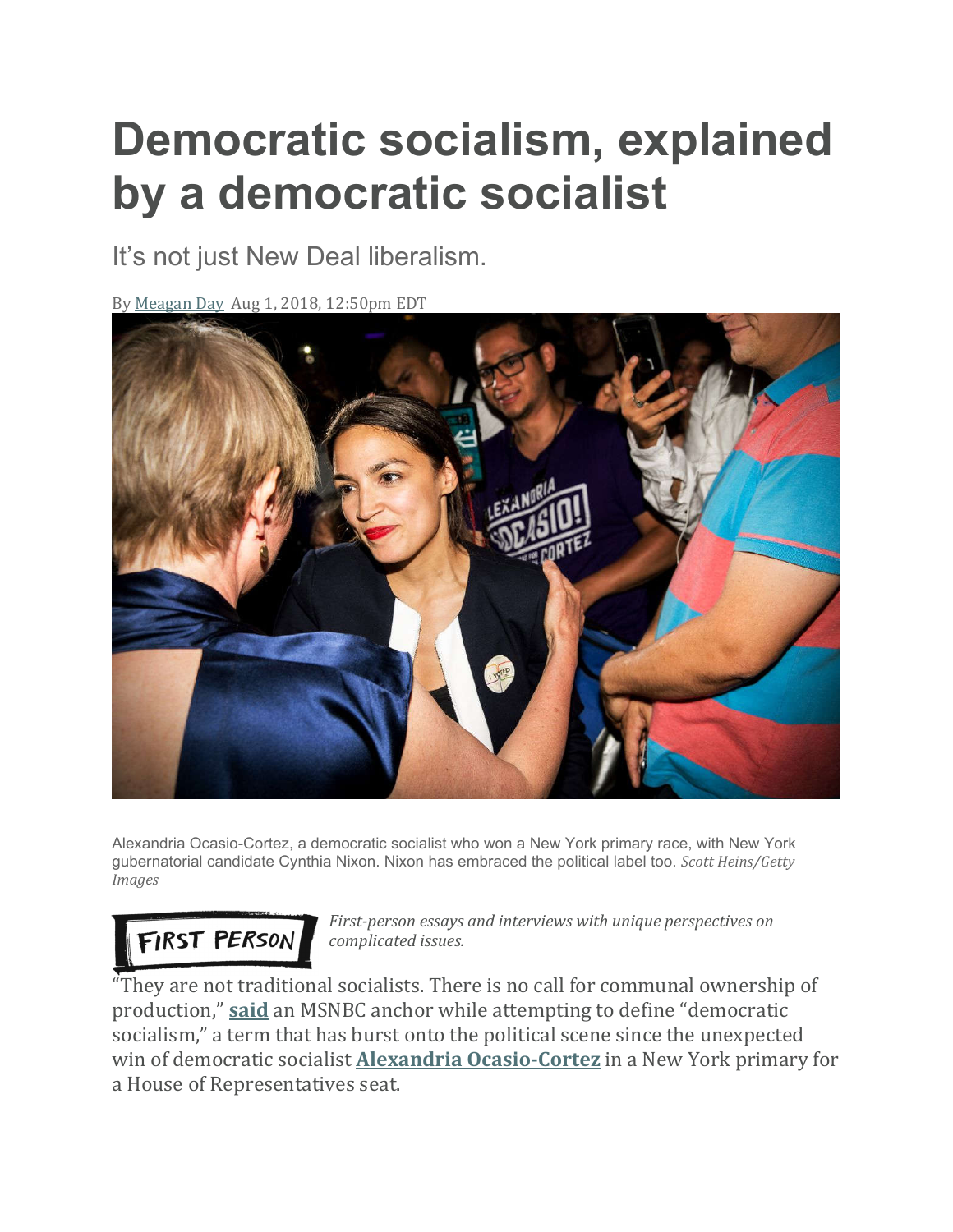"I am open to persuasion on this, but my instinct is that if what you mean by 'democratic socialism' is 'stuff FDR proposed' you might be better off using a more all-American reference point like the New Deal or FDR," Vox senior correspondent Matt Yglesias **said**.

"Democratic Socialists will not be covered [by the media] as the radicals that they are," Glenn Beck **said** on his show. "They'll be covered as 'innovative, millennialfriendly upstarts with fresh ideas' when they're really diet-Communism."

"It's petrifying to me that this is being normalized," **said** Meghan McCain on *The View*.

The phrase is indeed everywhere. In addition to Ocasio-Cortez, Sen. Bernie Sanders and now New York gubernatorial candidate Cynthia Nixon have claimed the label. Meanwhile, the Democratic Socialists of America (**DSA**), the country's largest socialist group, is seeing its membership explode from 6,000 in summer 2016 to more than 45,000 today. And the media doesn't quite know what to make of it all.

I'm a staff writer at the socialist magazine Jacobin and a member of DSA, and here's the truth: In the long run, democratic socialists want to end capitalism. And we want to do that by pursuing a reform agenda today in an effort to revive a politics focused on class hierarchy and inequality in the United States. The eventual goal is to transform the world to promote everyone's needs rather than to produce massive profits for a small handful of citizens.

#### **Democratic socialists share goals with New Deal liberals. But they want to go further.**

Pooling society's resources to meet people's basic needs is a tenet of social democracy, one that's been advocated domestically by much of the labor movement and many of its political supporters among New Deal and post-New Deal liberals. This is a vision we share. But we also want more than FDR did. A robust welfare state in an economy that's still organized around capitalists' profits can mitigate the worst inequalities for a while, but it's at best a temporary truce between bosses and workers — and one that the former will look to scrap as soon as they can.

The mid-20th century in the United States featured many elements of social democracy, at least for the majority of white workers: Public education became readily available, housing was heavily subsidized, and ordinary workers took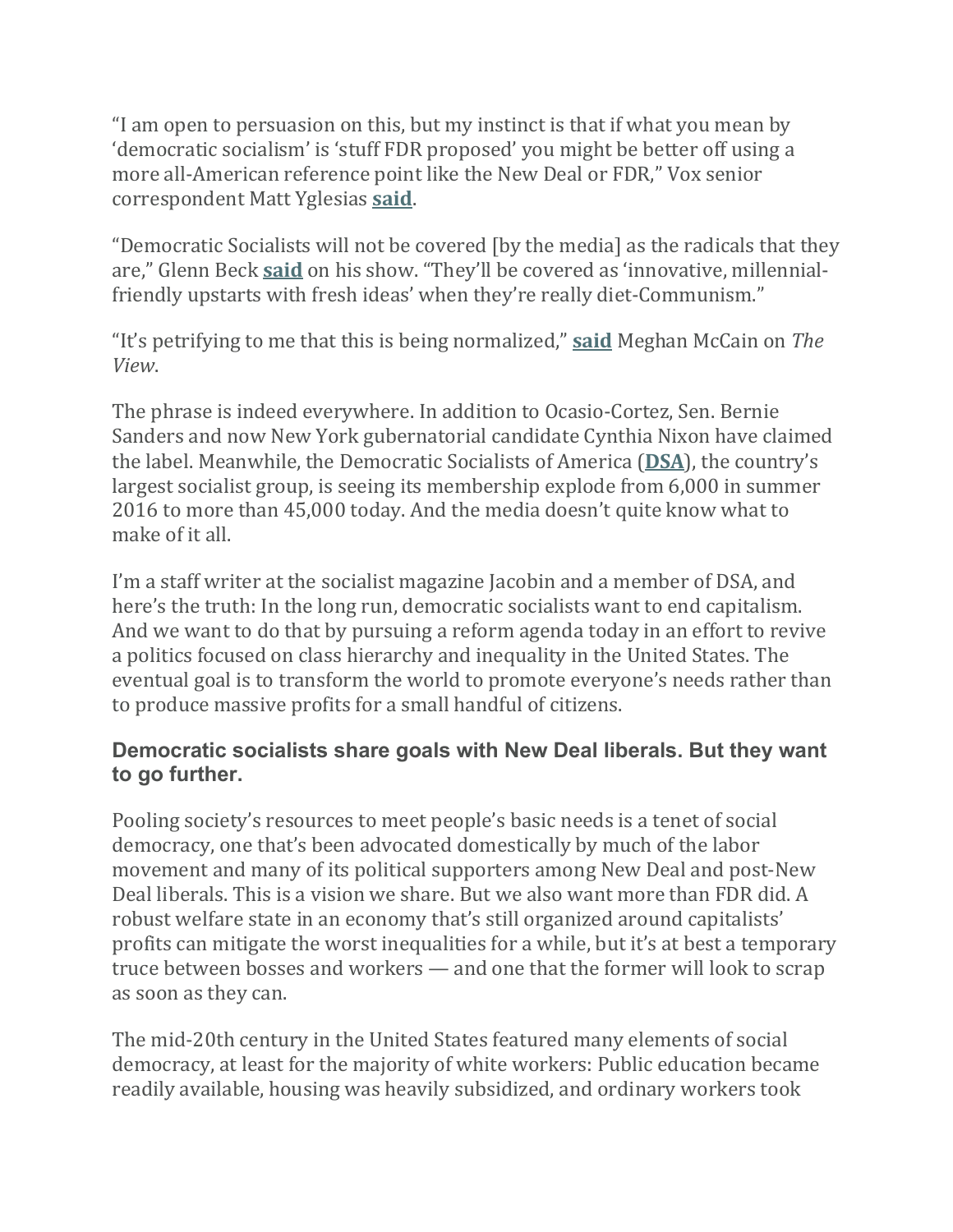home a greater share of income than ever before. But the rich moved quickly to throw all that out the window as soon as they could get away with it — starting in the **1970s**, when stagflation and the oil crisis presented pretexts for procapitalist policy that set the stage for a weakened welfare state under President Ronald Reagan.

Bosses and the politicians supporting them (from both major parties) attacked collective bargaining, tried to privatize anything that wasn't nailed to the floor (for instance by passing laws that began the process of privatizing public housing in the '70s), and steadily eroded the social safety net. As a result, a handful of bosses became wealthier and more powerful while wages stagnated and quality of life eroded for everyone else.

As long as a handful of elite capitalists get to call the shots in the economy and society, the playing field will be tilted in their favor. They'll always be the ones who come out on top.

Many observers see groups like DSA pushing for policies like Medicare-for-all and decide that we must actually be something like New Deal liberals who are simply confused about the meaning of socialism. That's not true. Our goal is not to rein in the excesses of capitalism for a few decades at a time — we want to end our society's subservience to the market.

Medicare-for-all is an instructive example. Winning single-payer health care in the US would be an enormous relief to the millions of Americans who, even with insurance, find themselves stymied by claims denials and crushed by medical debt. Many progressives and an increasing number of centrist liberals — hell, even a few **Trump voters** — want the private insurance industry to be replaced by a single comprehensive public insurance program, one we all pay into with our taxes to relieve everyone of financial stress in times of illness. We want that too.

But we also know that Medicare-for-all is not socialism. It would only nationalize insurance, not the whole health care system. Doctors would remain private employees, for example, though under some plans they would be required to restructure their businesses into nonprofit entities. Democratic socialists ultimately want something more like the British National Health Service (NHS), in which everyone pays taxes to fund not just insurance but doctors and hospitals and medicine as well. This would give us the opportunity to design a system that benefits every one of us, not a few pharmaceutical and hospital network executives.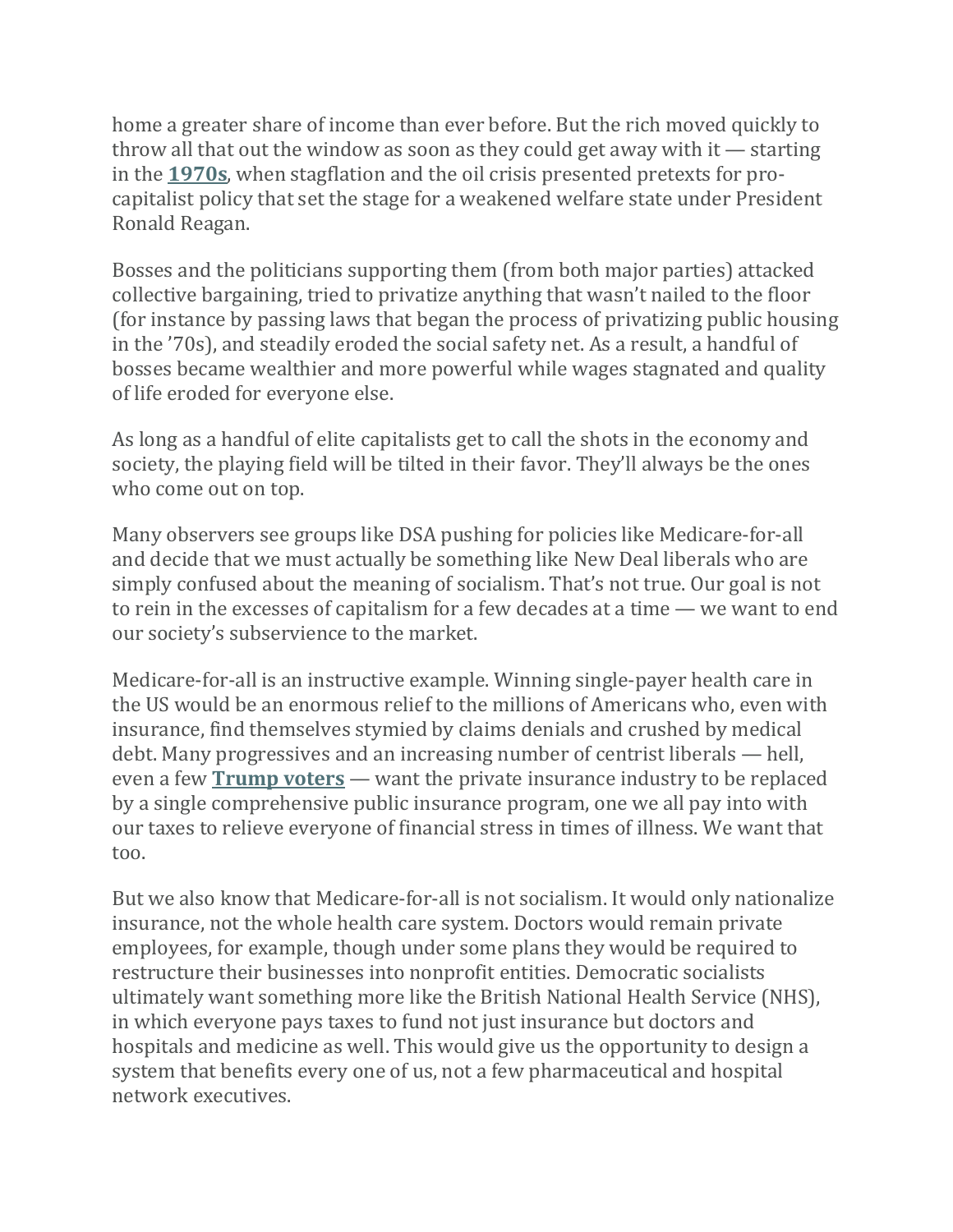#### **Medicare-for-all cannot be won with just a policy argument**

So why are democratic socialists not demanding an NHS right now? Because we currently don't have the support to push for and win such an ambitious program. Social democratic reforms like Medicare-for-all are, in the eyes of DSA, part of the long, uneven process of building that support, and eventually overthrowing capitalism.

Of course, even socializing a whole industry like medicine wouldn't automatically lead to the socializing of others. But through the process of the campaign, democratic socialists want to build into the popular consciousness an awareness that the market is not capable of meeting society's needs. This sets us up for other fights, whether something defensive such as stopping school privatization or something proactive such as nationalizing energy companies.

To win something as massive as an American NHS or even Medicare-for-all, it isn't enough to just win a policy argument. Democratic socialists believe we need to build a mass movement that can pry health insurance provision out of the hands of health insurance companies and put it into the hands of the public. To marshal the kinds of forces that can achieve such policy victories, we need to get working Americans comfortable thinking about class in a broader sense.

Many proponents of Medicare-for-all aren't driven by any kind of ideology they're simply sick of high deductibles and constant claims denial and ballooning medical debt, which is one of the **top causes of personal bankruptcy** in the US. But in fighting for Medicare-for-all, people will inevitably start asking basic questions like why corporations are allowed to get rich off of something that should be a basic human right. Medicare-for-all might not *be* socialism, but at its core, it's a demand to take something out of the market.

Democratic socialists also believe there are some reforms that empower and embolden the working class to fight battles in other arenas. For example, right now unions spend a huge chunk of their time negotiating benefits for their members. *Fighting* for Medicare-for-all can teach Americans the value of uniting over the working-class majority's interests. *Winning* Medicare-for-all would free up the labor movement to make more demands on employers, like **greater democratic control on the job**.

And if health insurance were not yoked to employment, just imagine how much freer workers would be to demand safer working conditions and better pay.